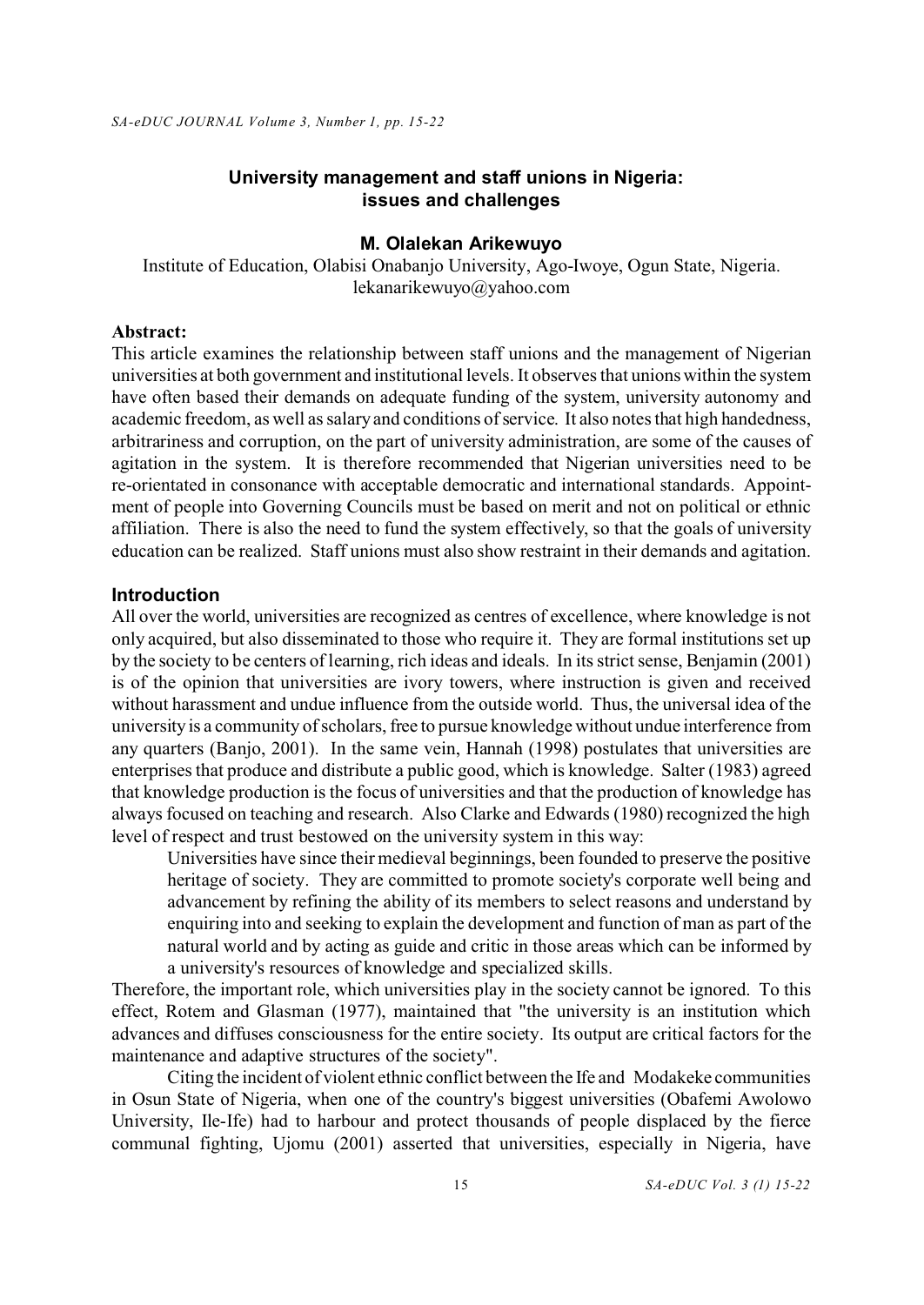undergone further evolution and have gained significance not only as a centre of freedom and truth, but also as a place of refuge and protection.

Specifically, the goals of tertiary education (including university education) in Nigeria are:

- 1. Contribute to national development through high level relevant manpower training;
- 2. Develop and culcate proper values for the survival of the individual and society;
- 3. Develop the intellectual capability of individuals to understand and appreciate their local and external environments;
- 4. Acquire both physical and intellectual skills which will enable individual to be selfreliant and useful members of the society;
- 5. Promote and encourage scholarship and community service;
- 6. Forge and cement national unity; and
- 7. Promote national and international understanding and interaction. (Federal Republic of Nigeria, 2004, Section 45).

Section 46 of the same document further asserts that universities (and other tertiary institutions) shall pursue these goals through among others, teaching; research and development; virile staff development programmes; generation and dissemination of knowledge, to mention a few.

However, in spite of the laudable goals and objectives, which universities are expected to perform as enunciated above, the various problems and constraints, which confront them, have practically made it impossible for these objectives to be realized. The university system in Nigeria has witnessed a lot of turbulent experiences. The crisis has been characterized by a combination of chronic under-funding, rapidly increasing student enrolment, inadequacy of facilities, deterioration of physical infrastructure, a growing culture of arbitrariness and suppression in managing the institutions, demoralization of staff and students, incessant student riots and periodic staff strikes.

Efforts at solving and ameliorating these problems have often led to collision between the government and staff unions one one hand and between university administration and staff unions on the other. This paper therefore focuses attention on the management of universities at governmental and institutional levels, with a view to addressing the roles of staff unions.

#### **Objectives of the article**

The article aims to discuss the management of Nigerian universities at both governmental and institutional levels, with a view to addressing the roles which the various staff unions have been playing in managing these institutions. It also addresses the issues involved in the relationship between the unions, governments as proprietors of public universities, the Council, as well as the administration of the universities. The various challenges which the Unions face in the overall management of the universities are also discussed.

## Government, staff unions and management of universities

Three prominent unions are recognized withinthe universities in Nigeria. They are the Academic Staff Union of Universities (ASUU), Senior Staff Association of Nigerian Universities (SSANU) and Non-Academic Staff Union (NASU). The major objective of these unions is to protect the welfare of their members. On ASUU, for instance, Iyayi (2002) says the union is a trade union, which like other trade unions is a "combination of workers or employers, whether temporary or permanent, the purpose of which is to regulate the terms and conditions of the employment of workers". In specific terms, Iyayi outlined the principles that guide ASUU as a union as follows: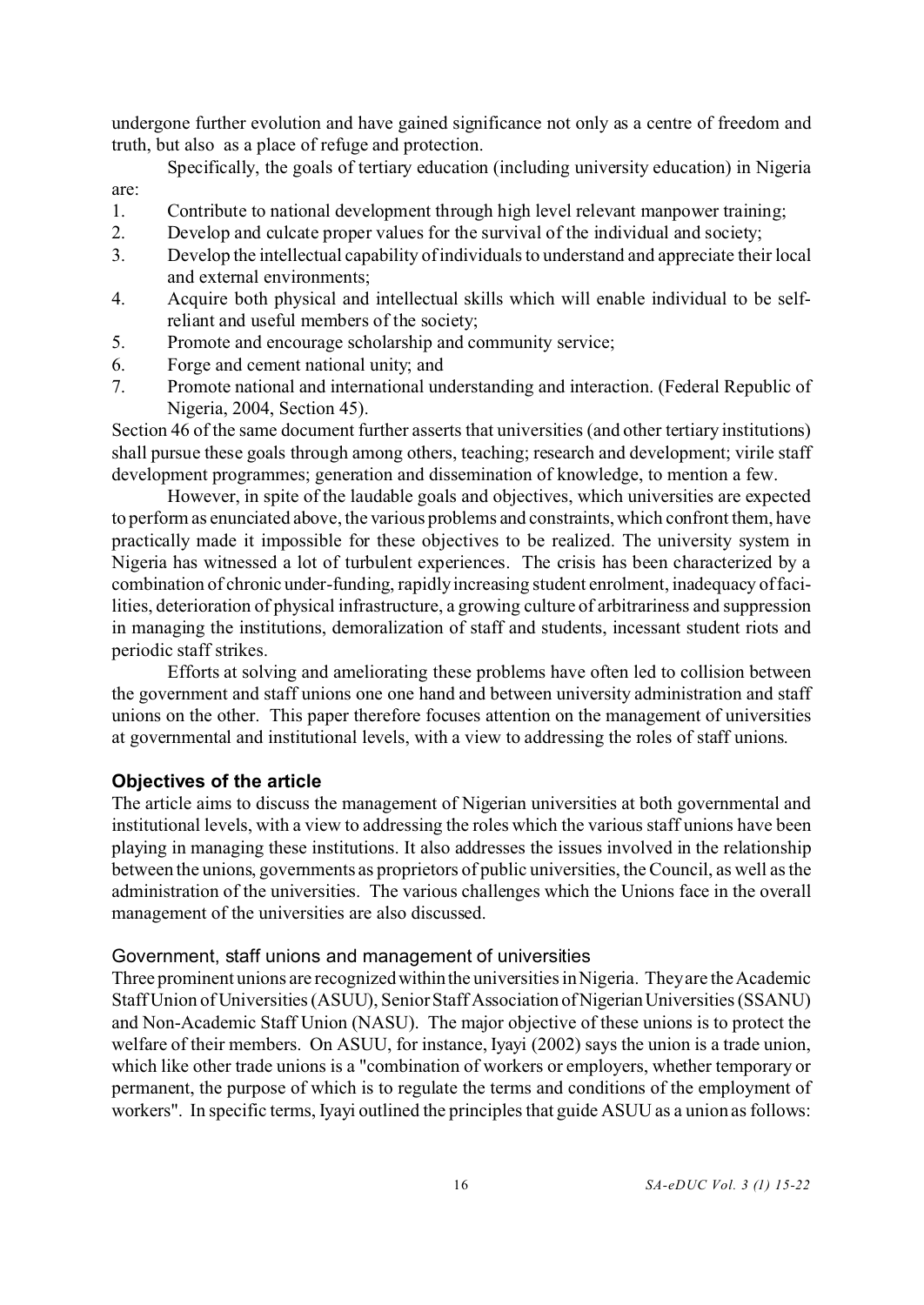- Integrity, transparency and accountability;
- Professionalism, objectivity and hardwork,
- Courage, sacrifice and total commitment,
- Internal democracy, teamwork and group solidarity, as well as
- Patriotism, anti-imperialism and working class solidarity.

In carrying out these principles, ASUU has been at loggerheads with both the government and university authorities. At the level of government, the union has always based its agitation on three major issues. These are:

- 1. Funding of the system
- 2. University autonomy; and
- 3. Conditions of service

The issue of funding has been a source of crisis in the Nigeria educational system.Various organizations, parents, labour unions, etc, have at various fora pointed the attention of government to the poor funding of the system. For instance, Ibukun (2004) reported that between 1987 and 1997, average expenditure on education by the federal government, as a percentage of the annual budget was 5.1%. When related to the GDP, Federal government expenditure on education averages 1.1%. In addition, Arikewuyo (2004) reported that since the advent of democracy in 1999, funding of education dropped from 11.12% to 1.81% in 2003. UNESCO (2000) reported that unlike Nigeria which spends an average of 1.1% of its GDP/GNP on education, other countries like Ghana spend 3.6%, Kenya 6.2%, and Zimbabwe 9.5%.

The effect of poor funding is evidenced in the brain drain, a phenomeon which has depleted universities in Nigeria seriously. The country has lost most of its experienced academics to even smaller African countries, such as Ghana, Rwanda, Kenya, South-Africa, to mention a few. Even when enrolment continues to increase from 325, 299 in 1999/2000 session (Okogie, 2004) to 433,821 in 2000/2001 session (FME, 2003), the level of funding has been going down. ASUU, for instance, has gone on strike for several times, namely, in 1992, 1993, 1994, 1996, 1999, 2001, and 2003 to press home its demand for increased funding for the system. Perhaps the government fails to understand the fact that:

the success of any school depends upon the resources available to it. Money is very important in this respect because by it, all other vital elements in the school can be obtained such as school buildings, purchase of equipment, payment of teachers salaries and allowances and running expenses (Aghenta, 1984).

The issue of university autonomy and academic freedom has also been a vexed matter between governments and ASUU especially. The Federal Republic of Nigeria (2004) had recognized that:

- The internal organisation and administration of each institution (of higher learning) shall be its own responsibility;
- The traditional areas of academic freedom for the institutions are to:
	- select their students, except where the law prescribes otherwise;
	- $-$  appoint their staff;
	- teach, select areas of research: and
	- determine the content of courses.

However, government has always hidden under the following clause, which says: "Government shall continue to respect this freedom as long as these areas are in consonance with national goals". The question is: What constitutes "consonance with national goals"?

But what is institutional autonomy? Anya (1982) defined it as "the ability conferred on institutional arrangements of the state on each university to manage its affairs and consists usually of the corporate freedom of institution to exercise its prerogatives in the areas of appoint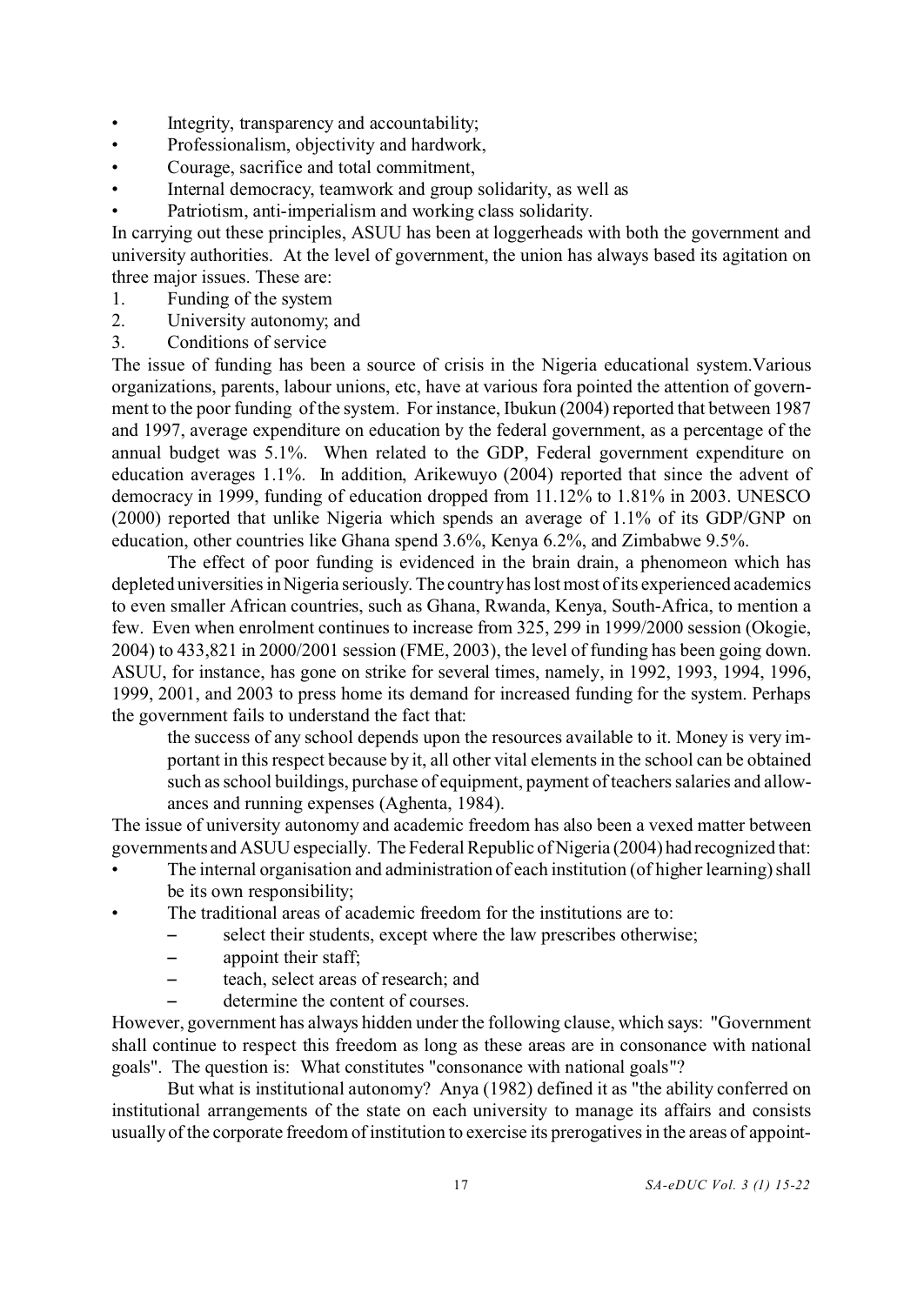ment of its staff and of its governining authorities; pursuit of institutional goals as defined for itself under the rules of the laws of the land; insulation of the institution in the management of its routine affairs from political, administrative, religious and other authorities. Indeed, university autonomy implies that each university must be governed according to the law, that establishes it. Every university has its law, edict or even decree which spells out the functions of the various organs, such as Council, Senate, Congregation, Faculty, Department, Institute, etc. But successive governments have often impinged on this autonomy, usually hiding under the cover of national interest. Ajayi (1989) quoted Professor Oluwasanmi, a former Vice Chancellor of a Nigerian university, as asserting that "actual interference in university affairs started in 1975. There was no question at all of any, up to 1975, usurping the powers of council to dismiss staff... This problem which universities find themselves with started in 1975".

One of Nigeria's reliable Scholars, also captured the picture of Nigerian universities in this way:

...universities suffered from arbitrary governance ... rather than being a place where justice and truth are to be nurtured, the universities triumphed on mediocrity and untruths. Promotion was earned through sychophancy and the admission procedure became systematically bastardized as wives, children, and cronies of Vice Chancellors had their own admission quota without reference to the established procedure. University governance became unpredictable and university finances in shambles (Olorode, 2001).

In addition, Arikewuyo (2004:128) recounted how past and present governments have encroached on university autonomy as follows:

...Staff and student unions were banned and unbanned at various times. The ASUU and NANS were the worst affected. Many Vice Chancellors have been removed for not complying with directives from the government. A major General was even appointed as the sole administrator in a first generation university. Many academics have been dismissed, retired and unjustly jailed for teaching what they were not employed to teach.

Forty-nine academic staff of the University of Ilorin were dismissed for taking part in a nation-wide strike called by ASUU 2001. The President of the Federal Republic of Nigeria has affirmed at various convocation fora that there would be no reprieve for those lecturers. If academics could be dismissed unjustly in a democratic government, one could imagine what would happen under a military regime.

The third contentious issue between the government and ASUU is that of conditions of service of academics. This area covers such areas as salary and allowances, retirement and pension, appointment, discipline and promotion of staff, etc. Poor conditions of service of staff are often reflected in such ASUU slogans such as "My boss is a comedian, the wages he pays are a joke; "My take-home pay cannot take me home". It has been asserted that what academics are paid in Nigeria represent 0.0005 of the pay of their colleagues in Botswana (Onyeonoru, 1996) and even in Ghana (Asobie, 1996). As a matter of fact the Federal Ministry of Education (2003) reported that public universities in Nigeria remained closed for an accumulated period of a about 33 months due to progressive reformulation of collective bargaining issues by university staff unions. Of course, poor pay has led to the brain drain syndrome in the university system. Indeed according to the Federal Ministry of Education (2003) there was a total of 18, 328 academic staff to look after 433,871 students and by NUC staffing norms, a total of 33,951 should be in the system. Therefore, the academic staff shortfall was 15,718 (46%) in the Nigerian Universities in 2000.

Often, governments in Nigeria retorted to certain hardline postures in order to counter ASUU's strike actions. These include banning and unbanning of the union, seizure of salaries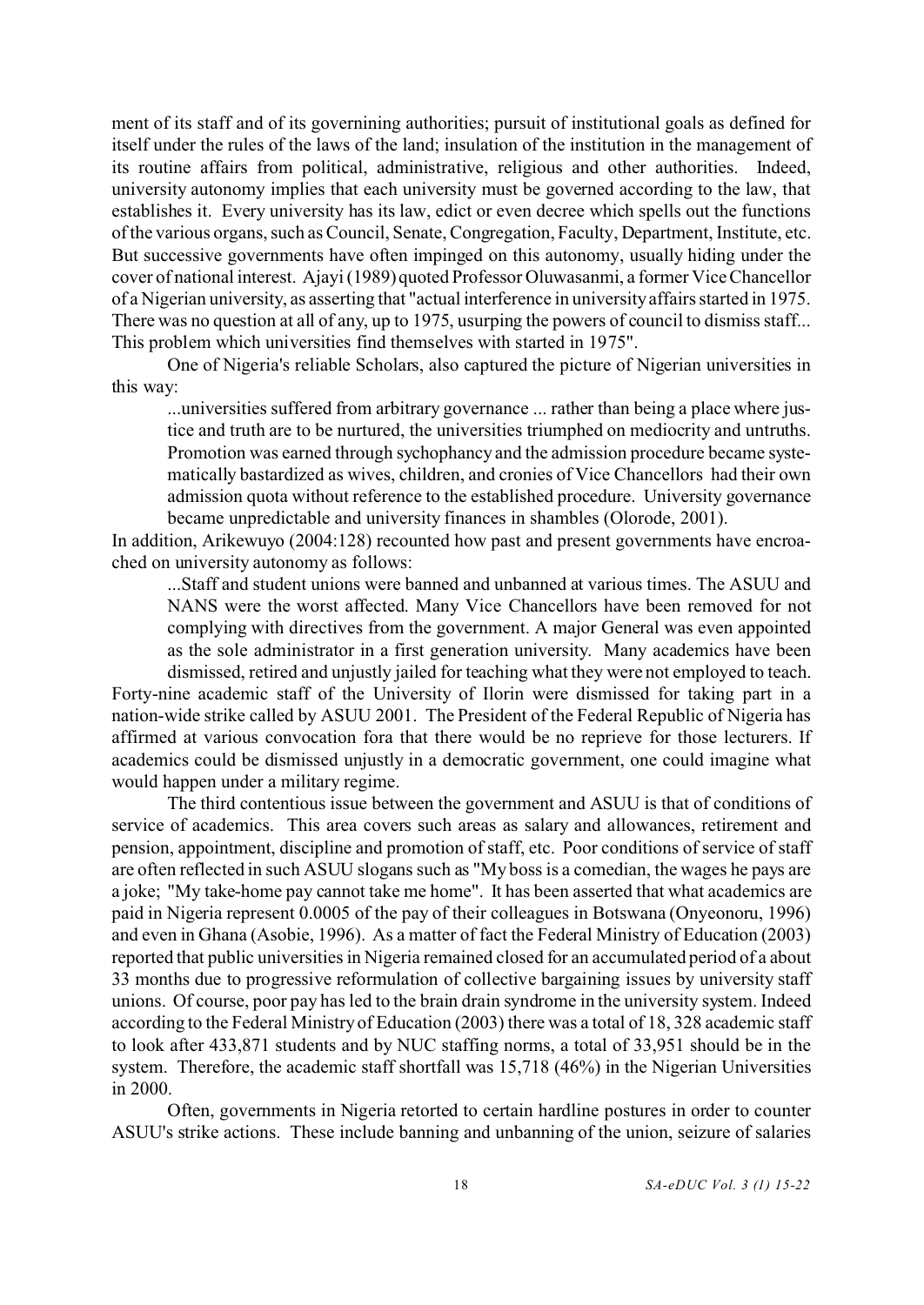under the guise of no work no pay; ejection from government quarters, detention, etc.

Other staff unions within the university system have often focused more on welfare and salary of members, rather than on the issues of funding and autonomy. Till date, only ASUU is perhaps the only union that has signed comprehensive agreements with governments on the vexed issues of funding, autonomy and conditions of services. Onyeonoru and Bankole (2001) observed that much of the conflicts involving the government and non-academic staff unions emanate from the collective agreements reached between the government and ASUU, which the unions often regard as exclusionary. These have led to the popular parity conflicts in the universities that sometimes involve physical assaults.

#### Staff unions and university administration

At the institutional level, the relationship between university authorities and staff unions, especially the academic body, has also not been all that rosy. Vice Chancellors in most Nigerian universities have often been in collision with unions on many issues, which range from allocation of funds to high handedness on the part of the administration. Funding of various university projects, award of contract, payment of outstanding allowances and salaries, purchase of facilities, libraryand laboratory materials, etc. have sometimes caused some disharmony. Even when government allocates fund to the universities, cases have arisen when university authorities allocate money to things that have no bearing on teaching and learning. Olorode (2001) insists that the inability of most Vice Chancellors to effectively manage the resources available to their universities is due to the fact these people have acquired almost unlimited power to manipulate university resources according to their whims and caprices. This high rate of corruption in the university system, in his opinion, arises from the absence of democratic control of university administration.

Also, arbitrariness and high handedness on the part of university authorities and Vice Chancellors have often caused a lot of conflicts. For instance, at the University of Abuja, the Vice Chancellor, Professor Isa Muhammed unilaterally sacked thirty-five teachers, dissolved senate, created programmes and altered the academic structure of the university. He ran the university like a chiefdom and with unbelievable brutality (Egbokhare, 2000). In addition, Isa Mohammed was intolerant to the existence of alternative views and trade unions. The man would ultimately declare that he was the "Law" (Mustapha, 1995). He was said to have displayed extreme autocratic tendencies contrary to the expectations of a man of his social and academic status. In 1999, crisis erupted at the university of Ibadan following the action of the administration geared at increasing the fees to be paid by students. The ensuing crisis led in almost a year long conflict leading to the loss of an academic session, the suspension of some students from the university and the assassination of the university's acting Chief Security Officer who was shot and killed by assailants (CDHR, 2000).

In 1996, at the Ogun State University (now Olabisi Onabanjo University), Ago-Iwoye, over one hundred academic staff were unilaterally sacked by the Vice Chancellor for their refusal to "sign back" during a nationwide strike called by the national body of ASUU. Thus, due to the fact that some Vice Chancellors became much too sensitive to criticism, (Belo 1998), and did not necessarily see themselves as accountable to any one in the university, they effectively transformed into feudal lords within an environment designed to promote tolerance and freedom. This is a graphic description of what someone has called the winner-takes-all syndrome. All these acts of arbitrariness dictatorship have put ASUU on collision with the administration of many universities.

The blatant refusal of university administration to allow for participatory decision-making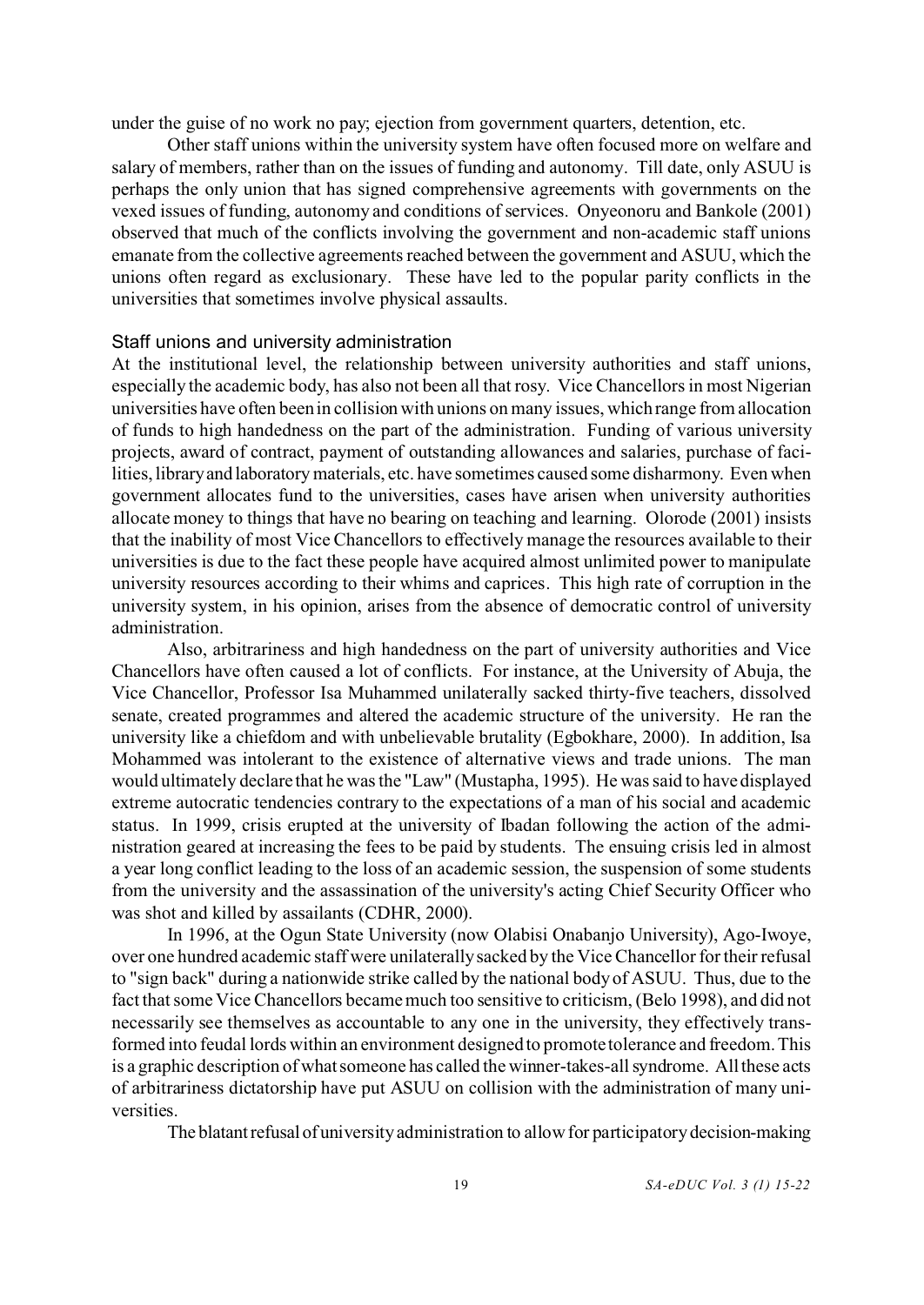has also caused some problems. The contention has always been that all segments of the university, namely academic and non-academic staff; students and public at large must be involved in the administration of the system. It is in this regard that Ejiogu (1987) argued that such involvement transcends the hand, but more importantly, it involves the mind, the heart and head.

## **Conclusion**

The role of labour unions in many organization cannot be ignored. They are important stakeholders in the system. Unionism within the Nigerian university system is no longer new. Indeed, the system has witnessed a lot of conflicts, partly because of the divergent role perceptions of government and the unions. According to Egbokhare (2001), one of the primary causes of conflict between the ASUU and government is the conflict of perception of the mission of the universities. ASUU sees its role as that of defending and protecting the interest of the country as a whole. It sees in the universities the role of a people's tribune, a critical watchdog for the society striving to contain the excesses of the ruling class and the state ... government sees the universities as organs of the state's bureaucracy, parastatals of a King which should be loyal to the national interest as defined and interpreted by the state.

However, it can be deduced that both the government and unions obviously have good intentions for the university system. Their conflicting views could therefore be harmonized for effectiveness and efficiency in the overall management of universities in Nigeria.

### **Recommendations**

There is no doubt about the fact that the long years of military rule in Nigeria have adversely affected the psyche of all facets of life in the country, including the management of universities at both governmental and institutional level. Unfortunately six years after the restoration of democratic rule in the country, leaders and government functionaries are still behaving like military dictators.

It is therefore imperative for the university system to be re-oriented in consonance with acceptable democratic and international standards. In this regard, there must be a total overhauling of the system, such that universities in Nigeria would be run properly. To that extent, government must ensure that only credible people are appointed into University Governing Councils. A situation whereby a visitor appoints politicians, who themselves have not even understood the norms of the university system should be discarded. Councils of universities should not be seen as avenues of compensating politicians, who supported the visitor during an electioneering campaign.

The appointment of Vice Chancellors must also follow laid-down procedures. Visitors who sit in their offices and appoint Vice Chancellors based on friendship or political affiliation are making a mockery of the training of future leaders, as such Vice Chancellors would only owe allegiance to the visitor and not to the system.

Indeed, Nigerian universities must be seriously re-oriented towards performing their statutory functions of teaching, research and service. For now, it appears not much of serious academic work goes on in the universities. Most Vice Chancellors, Deans and heads of departments are not committed to serious academic work. This has therefore affected the academic staff, some of whom have turned themselves into business tycoons, rather than researchers.

Government at all levels must now show serious attention to the institutions. Funding is very germane in this regard. Federal and State governments must re-order their priorities, such that the educational sector would occupy the highest priority in the budget.

The staff unions must also show restraint in their agitation. It is understandable that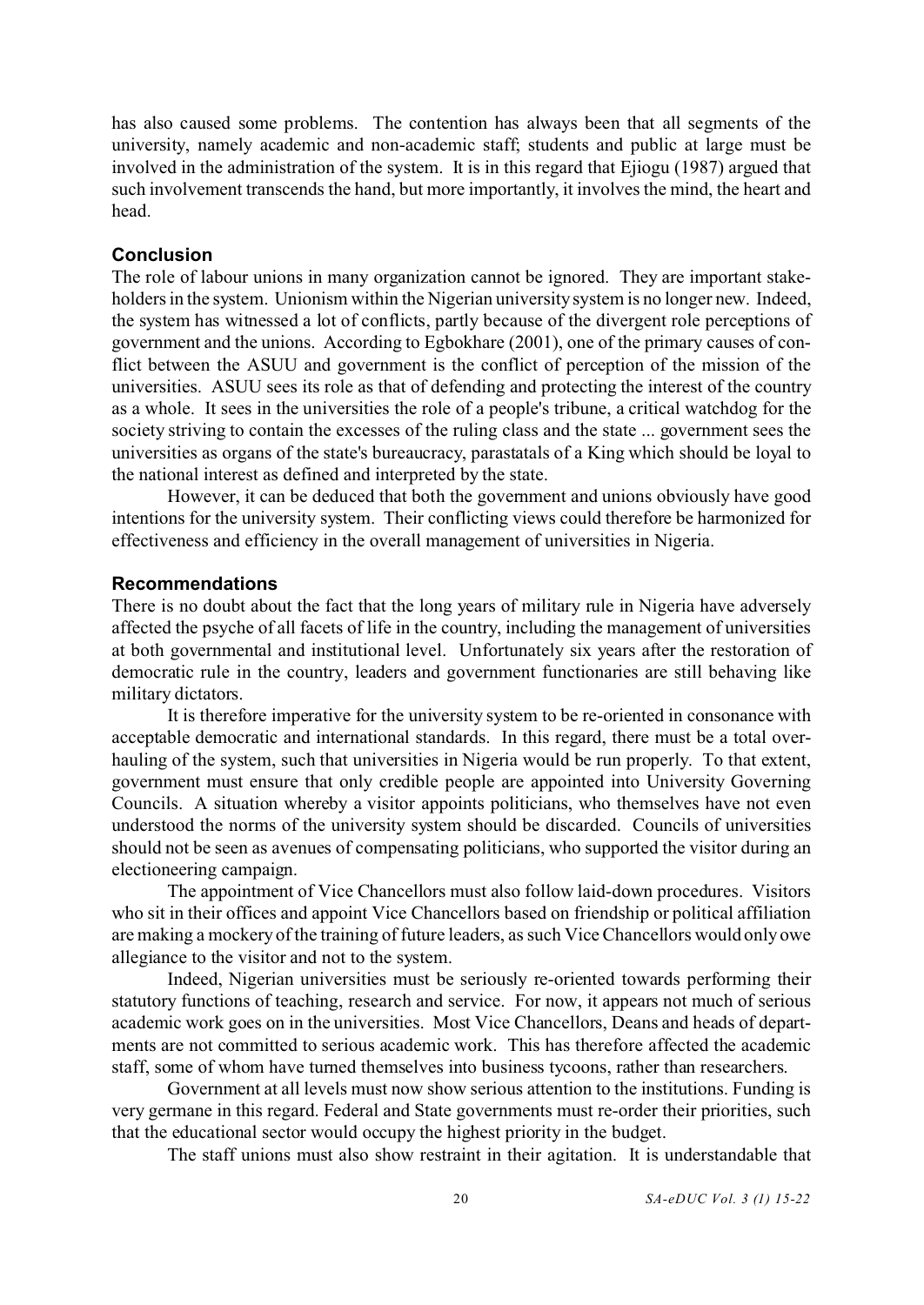issues of funding, academic freedom and autonomy, as well as conditions of services are quite germane to the survival of the system. Indeed, money is needed to do virtually everything in the system — providing infrastructure, building lecture rooms, laboratories, library, even employment and retention of qualified academic staff.

Staff unions must begin to take more interest in the discipline of their members. Some lecturers are noted for illegal sale of handouts and sub-standard textbooks, absence from lecture rooms, and other acts of indiscipline. Such academics should have no hiding place in the system. The unions should also assist the university administration in sourcing competent staff. After all, as far back as 1973, Harbison noted that "human resources — not capital, nor income, nor material resources — constitute the ultimate basis of the wealth of nations ... human beings are the active who accumulate capital, exploit natural resources, build social, economic and political organizations and carry forward national development".

Finally, government must show understanding in dealing with staff unions whenever they make their demands. As trade unions, they cannot be passive to the welfare of their members. The idea of unjust sacking and dismissal of people, seizure of salary in the guise of no-work-nopay-rule, ejection from official quarters and proscription of unions should be discarded for meaningful collective bargaining.

#### **References**

- AGHENTA JA 1984. Towards a systems approach to the planning of Secondary education in Nigeria. In: S ADESINA & S OGUNSAJU (eds). *Secondary Education In Nigeria*. Ile-Ife: University of Ife Press, 227-243.
- AJAYI K 1989. *Educational development and management in Nigeria since independence*. Ibadan: Vantage publishers.
- ANYA AO 1982. *Science, Development and the future: The Nigerian Case -reflections and essays on the Nigerian Socio-cultural experience*. Enugu: Industrial Enterprise Ltd.
- ARIKEWUYO MO 2004. Democracy and University Education in Nigeria: Some constitutional considerations, Higher Education Management and Policy. *A Journal of the Organization for Economic Co-operation and Development*, 16:121-134.
- ASOBIE AA 1996. Memorandum to the sub-committee (of the Joint National Committee of Traditional Rulers and Leaders of Thought) on crises in Nigerian Universities.
- BANJO A 2000. In the saddle: A Vice Chancellor's Story. In: Y Lebeau & M Ogunsanya (eds). *The Dilemma of Post-Colonial Universities*. Ibadan: IFRA/African Book Builders.
- BELO A 1998. The legal framework of student unionism in Nigeria. In: Committee for the Defence of Human Rights (eds). *Nigerian Students and the Challenges of Leadership*. Lagos: CDHR.
- BENJAMIN SA 2001. Perspective on University autonomy and the sustainability of higher education in Nigeria. Proceedings of the *12th General Assembly of the Social Science Academy of Nigeria*, 21-28.
- CLARKE A & EDWARDS L 1980. The Williams committee of inquiry into education and training in Australia: Recommendations for Universities. *Higher Education*, 9.
- EJIOGU AM 1987. Democratization of the administrative process in Nigerian Universities: Issues and trends. In: AM Ejiogu & D Ajeyalemi (eds). *Emergent Issues In Nigerian Education.* Lagos: Joja Educational Research and Publishers, 109-126.
- EGBOKHARE F 2000. Nigerian Universities today: Imperatives for change and relevance. *Recall: A Chronicle of Nigerian events*, 1.
- EGBOKHARE F 2001. ASUU's albatross. *The Scholar*, 16-19.
- FEDERAL REPUBLIC OF NIGERIA 2004. *National Policy on Education (Revised).* Yaba, Lagos: NERDC press.
- FEDERAL MINISTRY OF EDUCATION 2003. *Education Sector Status Report*. Abuja: Federal Ministry of Education.
- HANNAH RL 1998. Merging the intellectual and technical infrastructures in higher education: The Internet example. *The Internet and Higher Education*, 1.
- HARBINSON FH 1973. *Human Resources as the wealth of nations*. NewYork: Oxford University Press.
- IBUKUN WO 2004. The Organization and Management of Primary and Secondary Education in Nigeria. In: EO FAGBAMIYE JB, BABALOLA M, FABUNMI & AO AYENI (eds). *Management of Primary and*